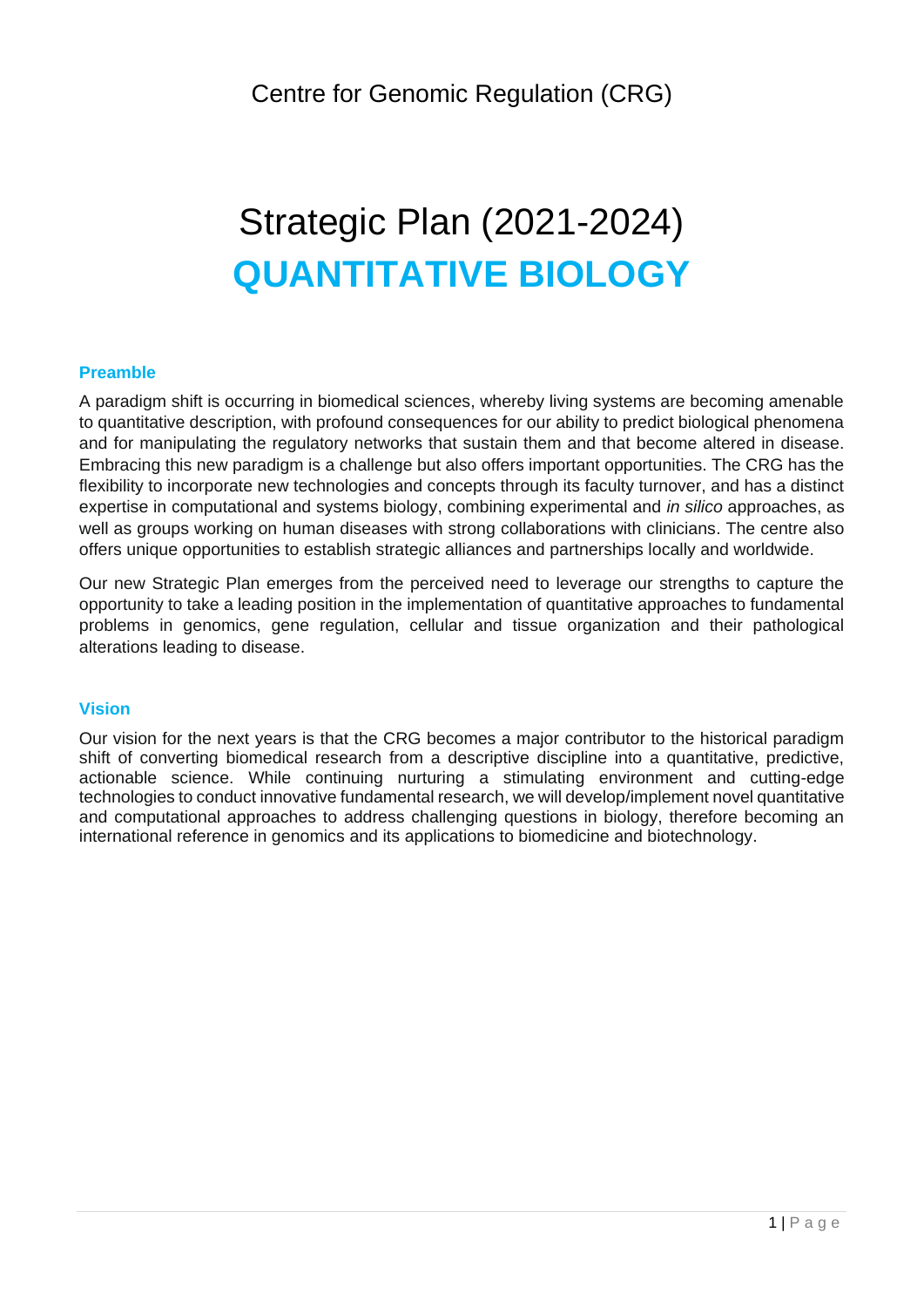# **The CRG Strategic Plan at glimpse (2021-2024)**

| <b>QUANTITATIVE BIOLOGY</b>                                                                                                                                                                                                                                                                                                                                                                           | <b>STRATEGIC AREAS</b>                                                                                                                                                                                                                                                                                                                                                                                                                                                                                                                                                                                                                                                                                                                         | <b>IMPACT</b>                                                                                                                                                                                                                                                                                                                                                                                                                                                                                                                                                                                                                                                       |
|-------------------------------------------------------------------------------------------------------------------------------------------------------------------------------------------------------------------------------------------------------------------------------------------------------------------------------------------------------------------------------------------------------|------------------------------------------------------------------------------------------------------------------------------------------------------------------------------------------------------------------------------------------------------------------------------------------------------------------------------------------------------------------------------------------------------------------------------------------------------------------------------------------------------------------------------------------------------------------------------------------------------------------------------------------------------------------------------------------------------------------------------------------------|---------------------------------------------------------------------------------------------------------------------------------------------------------------------------------------------------------------------------------------------------------------------------------------------------------------------------------------------------------------------------------------------------------------------------------------------------------------------------------------------------------------------------------------------------------------------------------------------------------------------------------------------------------------------|
| <b>QUANTITATIVE MODELLING AND</b><br><b>PREDICTIVE BIOLOGY</b><br>A new joint collaborative Centre with the EMBL-Barcelona<br>focused on<br>mathematical modelling and artificial intelligence (AI).<br>Transforming technologies in genomics, with emphasis in high-throu<br>ghput and computational approaches, including AI<br>Quantitative cell biology with emphasis on quantitative imaging and | <b>TECHNOLOGY</b><br>Genomics and genome analysis<br>Clinical proteomics<br>Genetically engineered organoids<br>Quantitative imaging and image analysis<br>Chemical and genetic screens<br>New innovation projects across CFs<br><b>INNOVATION</b><br>Public-private partnerships to support<br>translational research<br>New initiatives to foster entrepreneurship<br><b>TRAINING THE NEW</b><br><b>SCIENCE LEADERS</b><br>Rich training portfolio on quantitative<br>biology, transferable skills<br>Diverse academic programmes to nurture<br>scientific leadership and creativity<br>Mentoring, carrer development<br><b>COLLABORATION</b><br>New collaborations with reserchers and<br>other stakeholders locally and<br>internationally | Multiple impacts on science, economy and society<br>with a strong focus on the Spanish ecosystem, while<br>continuing the international projection of the CRG<br><b>SCIENCE</b><br>• Conceptualization of biological<br>problems in quantitative terms,<br>increased ability to predict and<br>manipulate<br>. New methods and technologies<br>· Increase competitiveness of<br>research groups<br><b>ECONOMY</b><br>. New joint projects and groups<br>to.<br>drive innovation and technology<br>development<br>· New public-private partnerships<br>with<br>Spanish Industry<br>. New spin-offs and jobs<br>· Higher entrepreneurship spirit<br>among researchers |
| quantitative image analysis<br><b>NEW TRANSVERSAL MEDICAL</b><br><b>GENOMICS PROGRAMME</b><br>Witha a focus on:<br>Methodological developments<br>Quantitative translational research<br>Strengthening collaborations with:<br>Local and European hospitals,<br>Private sector: biotech and pharma industry                                                                                           | <b>OPEN AND RESPONSIBLE</b><br><b>RESEARCH</b><br>Equality, diversity and inclusion plan<br>Open access and FAIR research data<br>Science education, citizen science and<br>outreach to multiple stakeholders<br><b>SUSTAINABILITY</b><br>Assess CRG carbon footprint<br>Sustainability Handbook and training to<br>all researchers<br><b>Financial sustainability</b>                                                                                                                                                                                                                                                                                                                                                                         | <b>SOCIETY</b><br>. New knowledge and tools to drive<br>forward personalized medicine in<br>Spain and abroad<br>• Contributing to SDGs<br>• Promoting equality, diversity and<br><b>inclusion</b><br>Contributing to science-educated<br>society                                                                                                                                                                                                                                                                                                                                                                                                                    |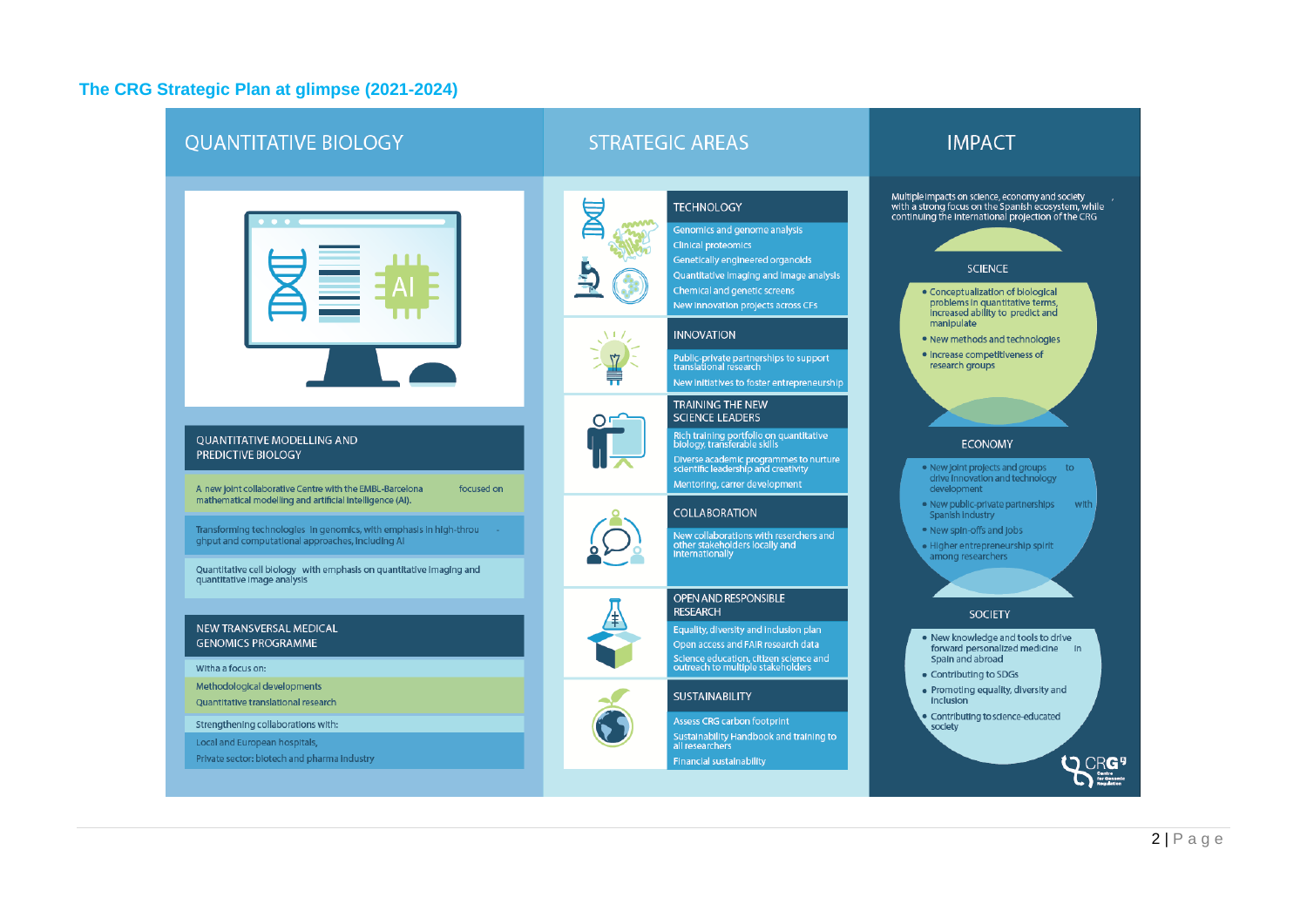## **A. STRATEGIC SCIENTIFIC AND TECHNOLOGY PRIORITIES**

The new Strategic Plan focuses on two grand **scientific and technological priorities** under the conceptual framework of "Quantitative Biology".

i) To develop **quantitative modelling and predictive biology** to permeate quantitative approaches throughout the research of the whole institute, as well as in Barcelona. We will promote 3 main initiatives:

1. Creation of a new joint Centre with EMBL-Barcelona focused on **modelling and predictive biology**, with a truly and original collaborative spirit and organization – a "*collaboratorium*".

#### *Key actions*

- Launch of the new Fellows Programme for outstanding junior researchers to support their early independence.
- Implementation of a Scientific Visitor Programme with visiting fellows and sabbatical visitors.
- Develop a training programme for PhD and Postdocs.
- Organize regular workshops featuring international leaders in predictive biology.
- 2. Development and application of **transforming technologies in genomics**, with emphasis in highthroughput and computational approaches (including AI) applied to biomedicine. We contemplate biodiversity genomics as a way to develop large-scale comparative genomics analysis and tools to define functionality, which will be used in the new Medical Genomics Programme.

#### *Key actions*

- Hiring of one research group using/developing computational approaches to solve a biomedical problem. Will be part of the medical genomics transversal program (see below).
- Develop/use quantitative genomics and computational methods by diverse CRG groups.
- Participation in the international genomics projects in diverse fields, such as the Human Cell Atlas, Atlas of Variant Effects Alliance, Earth Biogenome Project, among others.
- 3. The development of **quantitative cell biology**, with emphasis on quantitative imaging and quantitative image analysis.

#### *Key actions*

- Build a strong collaborating community across the labs and institutes participating in CATCAT, and expand the network towards international collaborations.
- Organize training, scientific meetings and lectures on quantitative cell biology.
- Increase the attractiveness of cell and tissue biology groups in Barcelona by joint actions towards attracting new talent (e.g. posters advertising the PhD programmes, courses for Master and undergraduates, etc.).

ii) Building on the above initiatives, to create a **new transversal Medical Genomics Programme** with a focus on quantitative translational research, strengthening collaborations with local and European hospitals, biotech and pharma industry.

#### *Key actions*

- Create the transversal research Programme. Each group will pair with a clinical group at a local Hospital working in the same disease area to maximize the translational potential.
- Hiring three new PIs, two funded by the Severo Ochoa Award (one working in **transforming technologies in genomics**, see above) and one co-funded by a private company.
- Develop new CRG-clinical collaborations with the support of internal yearly seed grants.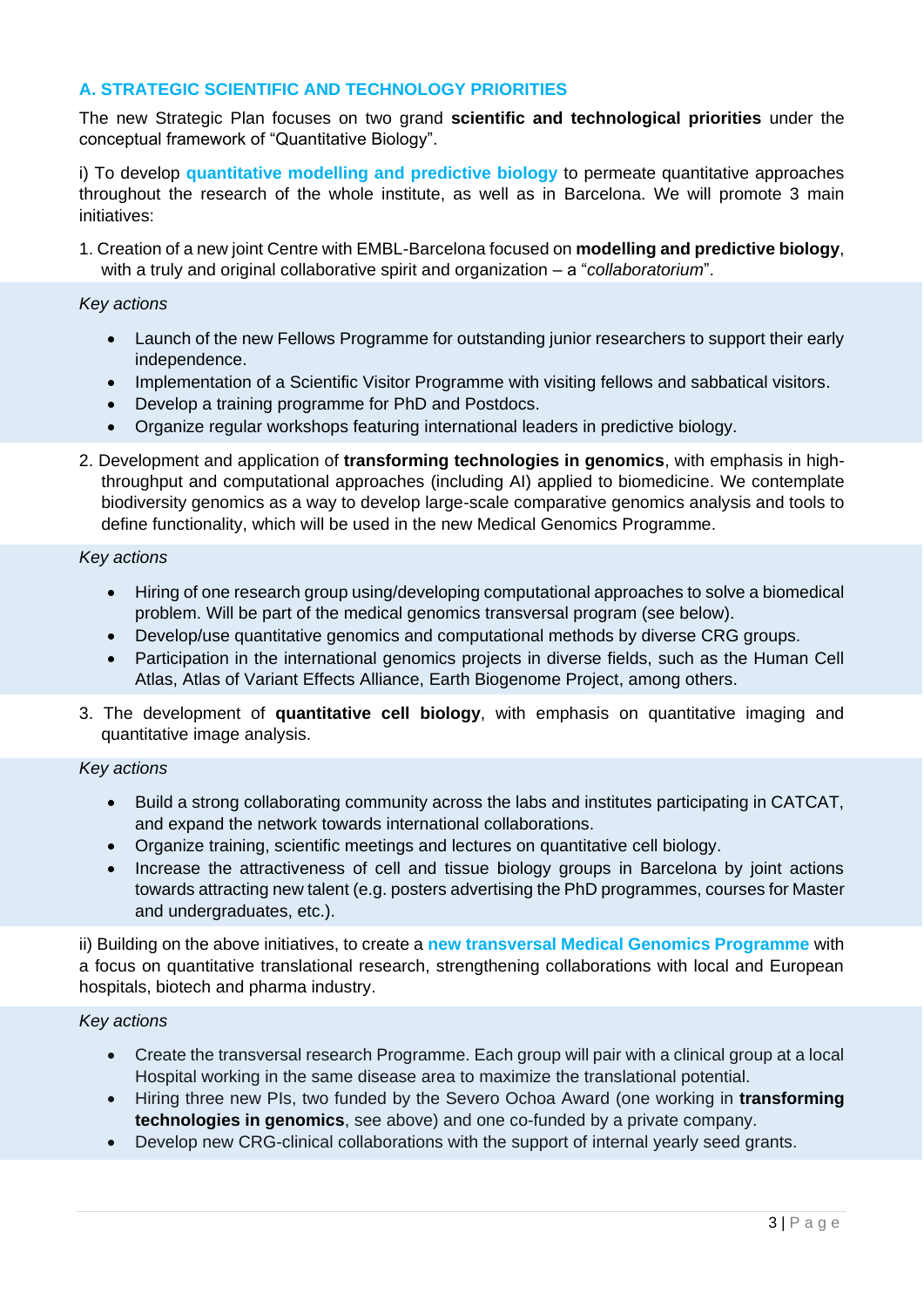- Embed clinically-trained medical doctors in CRG groups by dedicated fellowships, thanks to the launch of the recently awarded international PhD Programme for medical doctors with other EU-LIFE institutes ("EMERALD").
- Develop new collaborations with the private sector, including co-funded discovery projects and a new group co-funded by CRG and the industrial partner.
- Develop a new programme for scientific exchange: yearly seminars and conferences to cover disease and translational research areas of common interest.
- Deployment of the ELIXIR EGA Beacon Network over the world to discover genomic information related to health.

# **B. STRATEGIC AREAS**

To sustain and complement the scientific and technological priorities, we will develop novel initiatives in six strategic areas.

#### **1. Technology infrastructure and development**

The CRG Core Facilities (CFs) are key for the implementation of the new research lines. We will reinforce specific units and develop new technologies and services.

*Key actions*

- GENOMICS AND BIOINFORMATICS. Development/application of new genomic technologies and analysis in areas such as spatial transcriptomics, multi-omics, and clinical single cell sequencing.
- PROTEOMICS. Development of clinical proteomics in collaboration with hospitals and clinical experts.
- TISSUE ENGINEERING. Development of genetically engineered organoids to model liver, pancreas, brain and lung disease, eye cups and other organs.
- LIGHT MICROSCOPY. Development of quantitative imaging and quantitative image analysis, through internal synergies and other collaborations.
- CHEMICAL AND GENETIC SCREENS. Development of an integrated platform, combining high-content screening with single cell genomics and imaging read-outs.
- Development of new innovation-driven projects across all CFs, in collaboration with industry, with a specific focus on industry in Spain. We will elaborate marketing material to raise awareness of CRG CFs and their state-of-the-art services among Spanish companies.

# **2. Innovation**

The CRG will develop new initiatives to ensure that CRG results, new knowledge and technologies can contribute to the economic growth of our society.

#### *Key actions*

- Develop partnerships with pharmaceutical companies to support joint projects and groups in the new Medical Genomics Programme, working in research areas of common interest.
- Create a minimum of 2 new spin-offs based on the CRG portfolio of mature projects.
- Develop a mentoring programme with entrepreneurs and business leaders to provide mentorship to CRG scientists engaged in innovation projects.
- Strengthen technology transfer skills in the curriculum of CRG junior researchers by introducing new inspiring lectures by entrepreneurs and new courses.
- Organize 2 workshops on entrepreneurship to discuss with multiple actors the issues around company creation in Spain, and the opportunities to stimulate knowledge-based innovation.
- Networking with other technology transfer offices TTOs (e.g. SOMMa and EU-LIFE centres) and first meeting with TTOs of the Spanish ecosystem.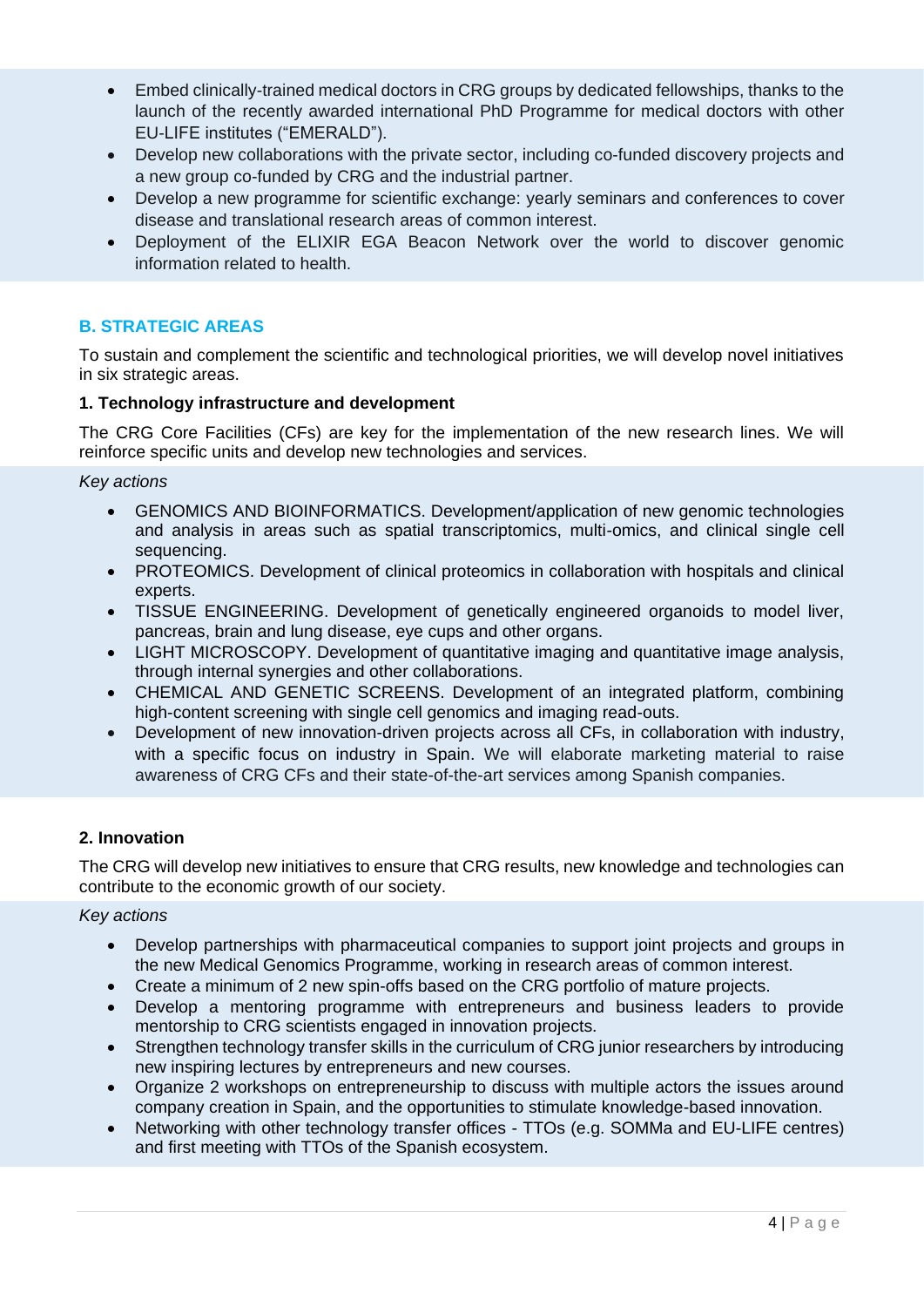## **3. Training the new science leaders**

One of the key goals of the CRG is to attract and nurture talent, through a rich portfolio of academic and training programmes, and career development activities.

*Key actions*

- Develop the portfolio of scientific and technological courses (internal and international), on quantitative biology, including online and engaging formats to broaden the audience.
- Reserve in all our open courses at least 2 positions for researchers from Spanish Institutes and Universities currently not harbouring SOMMa Awards.
- Develop scientific and technological courses to address the needs of industries in Spain.
- Develop new courses on innovation as well as on responsible and open research, including training on research data management, sex and gender dimension in research, ethics and research integrity.
- Implement a Master Research Internship Programme to prepare talented students for competitive doctoral programmes.
- Implement the newly awarded H2020 COFUND programme, EMERALD, to incorporate medical doctors as PhD researchers and facilitate clinical collaborations (e.g. new Medical Genomics Programme).
- Run the new joint PhD programme with the Guangzhou Regenerative Medicine and Health Guangdong Laboratory (GDL) in China.
- Incorporate new Postdocs to work on the new CRG strategic research areas, through competitive international calls.
- Pilot a new Fellows Programme in the framework of the CRG-EMBL joint Centre on modelling to support early independence of talented junior researchers.
- Renew mentoring offer to CRG Postdocs and other professional categories.
- Offer hands-on internships in some CRG departments (international collaboration, grants and science communication) to empower researchers with additional career skills.
- Support CRG PIs leaving after their 5+4 years contracts, and who want to stay in Spain in a Research Institute or University that does not provide core funding.

#### **4. Collaboration**

The new Strategic Plan will require new synergies and collaboration with researchers and other stakeholders locally and internationally. Moreover, we want to focus on boosting the attractiveness of Barcelona and Spain for research and innovation.

*Key actions*

- Launch the joint CRG-EMBL Centre on modelling and predictive biology to make it a vibrant European hub for modelling of biological processes, facilitating new collaborations through the Fellows and Visiting Scientist Programmes and workshops.
- Strengthen the recently born alliance on "Cell And Tissue research in CATalonia", CATCAT, by organizing joint seminars, lectures and courses and engaging junior researchers to take an active role across the multiple activities.
- Launch the Severo Ochoa IMPULSE Visitor Programme for scientists working in Spain to foster new collaborations and promote research excellence in the country.
- Strengthen the collaboration with Bioland Laboratory, a research centre of the Guangdong province in China, to implement a long-term joint PhD programme to allow PhD students carrying out collaborative research between the CRG and Chinese research laboratories.
- Participate in international collaborative projects (e.g. Atlas of Variant Effects Alliance, ENCODE, Human Cell Atlas, 1+ Million Genomes Initiative, etc.) and lead new ones focusing on the novel strategic research and technology areas.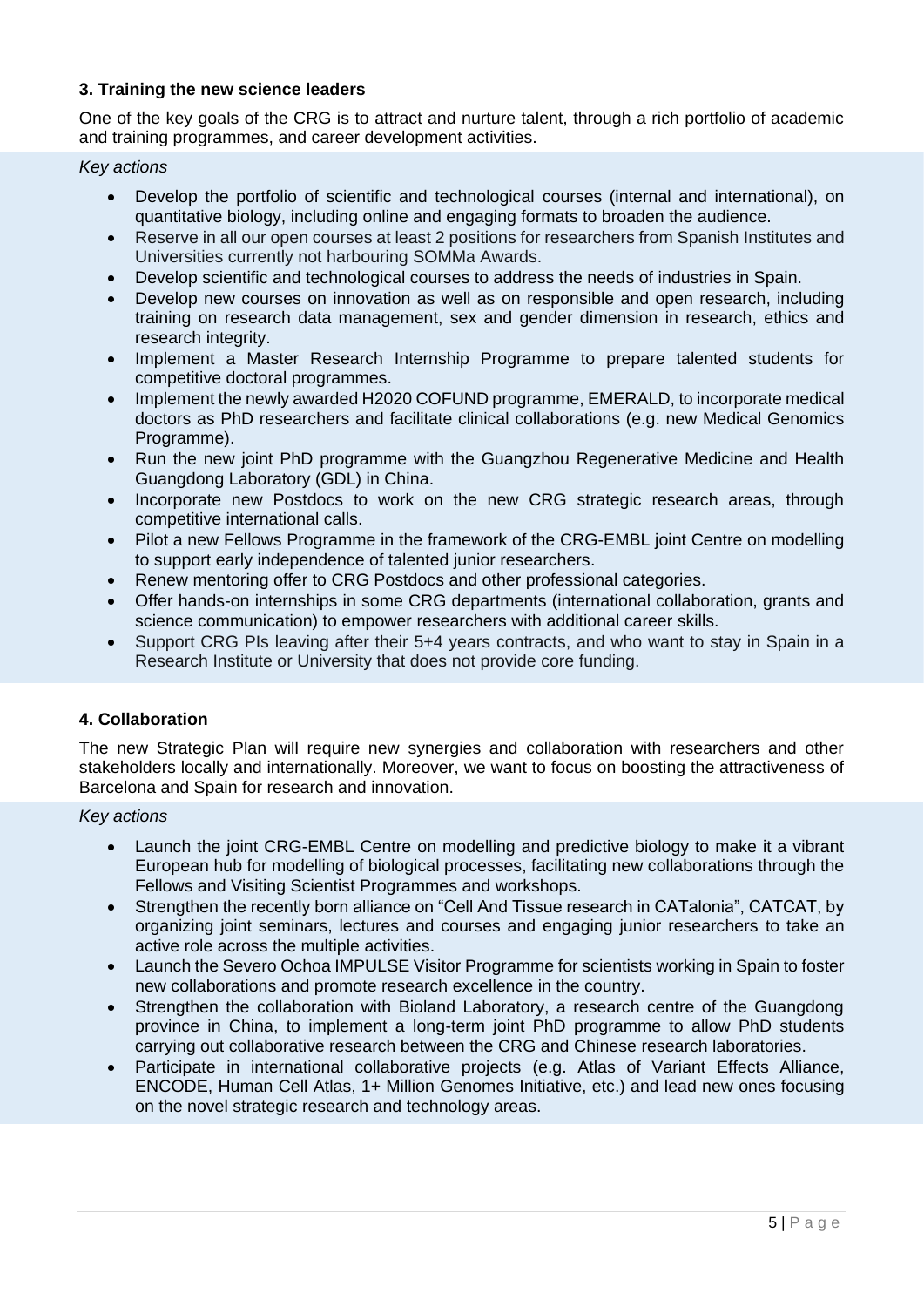#### **5. Open and responsible research**

Openness and responsibility are core values of CRG research and embrace a broad portfolio of actions to promote equality, diversity and inclusion (EDI), open access to publications and results, science communication, education and outreach to multiple stakeholders.

*Key actions*

- Implement a new EDI plan, including actions to prevent harassment and bullying, monitoring gender in publications, a new Women Leadership Programme to empower women scientists in advancing their career and developing training on diversity.
- Increase the participation of women in the CRG governance.
- Organize new seminars and courses on bioethics adapted to CRG research and context.
- Boost Open Access of publications to 90% by 2024.
- Implement a new policy, guidelines and training for FAIR Research Data Management.
- Consolidate the CRG's brand as a biomedical research institute of international prestige, through a new digital communication strategy, renewing the CRG website and creating new engaging contents and storytelling.
- Launch of the Genigma app to engage citizens in cancer research and new actions to ground citizen science approaches in more CRG research projects.
- Organize new public dialogues where citizens can debate ethical and societal aspects of new strategic research areas (e.g. AI, Medical Genomics, etc.) directly with CRG researchers.

#### **6. Sustainability**

In collaboration with Barcelona Institute of Technology (BIST) and other institutes in the campus, we aim to reduce the CRG's environmental impact.

#### *Key actions*

- Launch awareness campaigns and seminars to raise sensibility about environmental issues.
- Measure CRG carbon footprint at diverse levels: direct emissions owned and controlled by CRG (e.g. travelling), emissions related to energy use (e.g. electricity) and processes not owned by CRG but are consequence of CRG activity (e.g. purchases of raw materials).
- Develop a Sustainability Handbook with good practice and clear guidelines (e.g. measures for the responsible use of equipment and for minimizing waste and energy consumption), and provide Sustainability training for all researchers, staff and newcomers.
- Implement new measures for the responsible use of equipment and for minimizing waste and energy consumption.
- Incorporate a financial sustainability plan in the risk management plans of the Institute (see below). We will monitor the risks of not obtaining sufficient funding to deliver the strategy and elaborate the corresponding contingency plans. Such plans shall explore diverse funding opportunities from the public and private sector.

#### **C. GOVERNANCE AND MANAGEMENT**

Transversally to the scientific and strategic objectives, we have designed a new governance structure with two Boards: a **Direction Board**, to align strategic planning and execution, and a **Scientific Board** to implement the centre´s scientific and technology priorities. We will also adapt the structure and mission of the external **Scientific Advisory Board (SAB)** to benefit from annual in-depth analyses of our scientific strategies and assessment procedures. To deliver the ambitious Strategic Plan, we will further expand on past management actions to ensure smooth operations and effective implementation of the strategic objectives across the organisation.

#### *Key actions*

 Implement the new CRG governance through the creation of two Boards, while increasing gender balance and diversity, including women senior scientists in both.